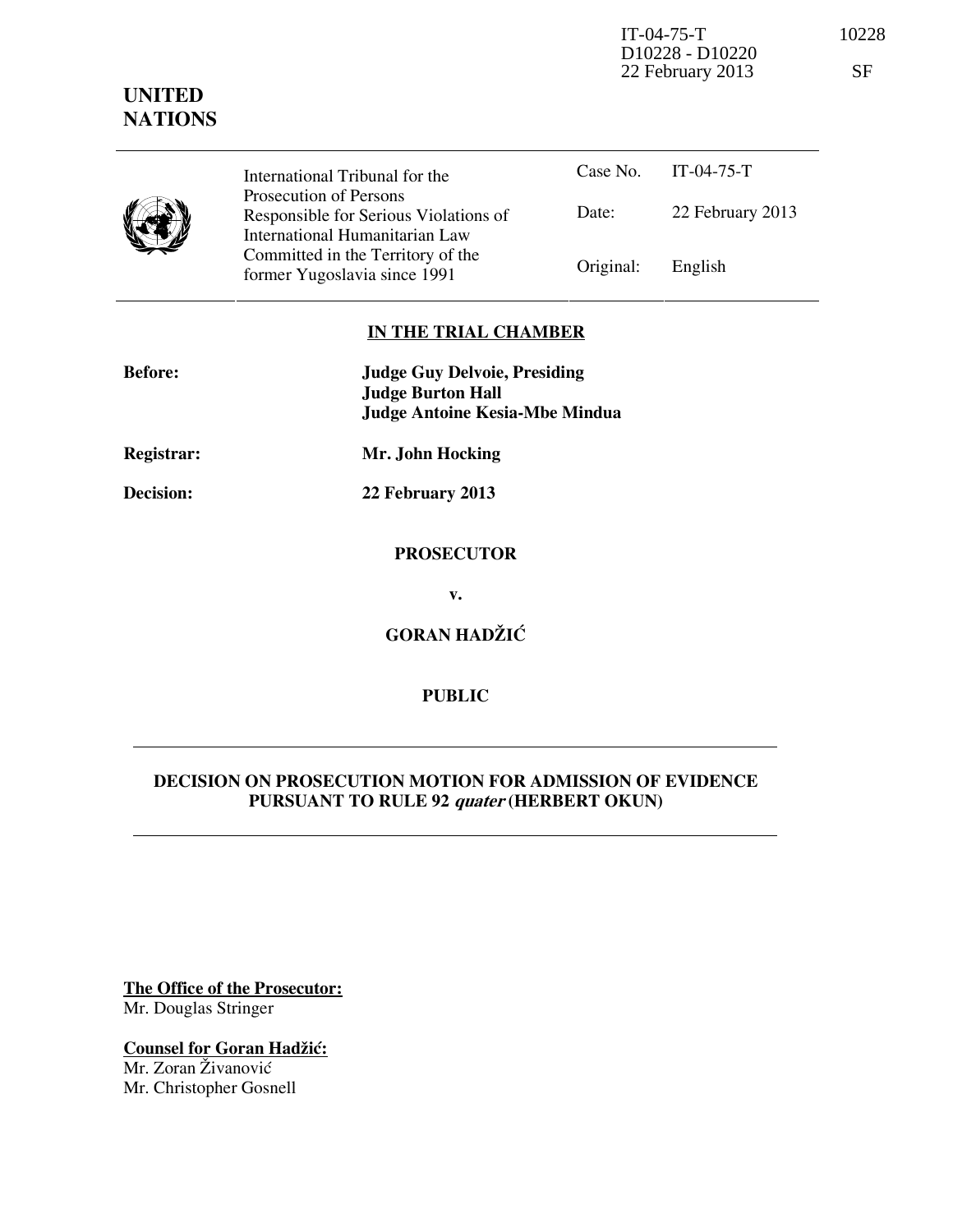1. **THIS TRIAL CHAMBER** of the International Tribunal for the Prosecution of Persons Responsible for Serious Violations of International Humanitarian Law Committed in the Territory of the former Yugoslavia since 1991 ("Tribunal") is seised of the "Prosecution Motion for the Admission of Evidence Pursuant to Rule 92 *quater* (Herbert Okun)", filed publicly on 21 August 2012 with confidential annex A, public annexes B–C, and confidential and *ex parte* annex D ("Motion"). On 11 September 2012, the Defence filed confidentially its "Response to Prosecution Motion for the Admission of Evidence Pursuant to Rule 92 *quater* (Herbert Okun)" ("Response").<sup>1</sup> On 18 September 2012, the "Prosecution Request for Leave to Reply and Reply to Response to Prosecution Motion for the Admission of Evidence Pursuant to Rule 92 *quater* (Herbert Okun)" was filed confidentially ("Reply").

2. On 9 October 2012, the "Supplement to Prosecution's Motions for Admission of Evidence Pursuant to Rules 92 *bis*, *ter*, and *quater*", was filed publicly with a confidential annex ("Prosecution Supplement"). On 23 October 2012, the Defence filed confidentially its "Response to Supplement to Prosecution's Motions for Admission of Evidence Pursuant to Rules 92 *bis*, *ter*, and *quater*" ("Defence Response to Prosecution Supplement"). On 30 October 2012, the "Prosecution" Request for Leave to Reply and Reply to Response to Supplement to Prosecution's Motions for Admission of Evidence Pursuant to Rules 92 *bis*, *ter*, and *quater*", was filed confidentially ("Prosecution Reply to Defence Response to Prosecution Supplement"). $^2$ 

3. On 11 December 2012, the Prosecution requested the Registry to lift the *ex parte* status of confidential Annex D to the Motion. $3$ 

## **A. Submissions**

4. In the Motion, the Prosecution requests the admission into evidence, pursuant to Rules 89 and 92 *quater* of the Rules of Procedure and Evidence of the Tribunal ("Rules"), of transcripts of the testimony of Herbert Okun from the *S. Milošević* and *Mrkšić et al.* trials, along with associated exhibits. The Prosecution argues that Okun is unavailable to provide testimony before the Trial Chamber and that his evidence should be admitted pursuant to Rule 92 *quater* because it is relevant, reliable, and probative of the charges in the Indictment.<sup>4</sup>

<sup>&</sup>lt;sup>1</sup> The Pre-Trial Judge granted a Defence request to extend the time for the Response. Decision on Defence Request for Extension of Time to Respond to Rule 92 *quater* Motions Concerning Babić and Okun, 31 August 2012.

<sup>&</sup>lt;sup>2</sup> The Prosecution was granted leave to file the Prosecution Reply to Defence Response to Prosecution Supplement in the Trial Chamber's "Decision on Prosecution Motion for Admission of Evidence Pursuant to Rule 92 *quater* (Milan Babić)", issued on 7 February 2013.

<sup>&</sup>lt;sup>3</sup> Prosecution Notice of Change of Status of Annex D to Prosecution Motion for the Admission of Evidence Pursuant to Rule 92 *quater* (Herbert Okun), 11 December 2012.

<sup>&</sup>lt;sup>4</sup> Motion, para. 1.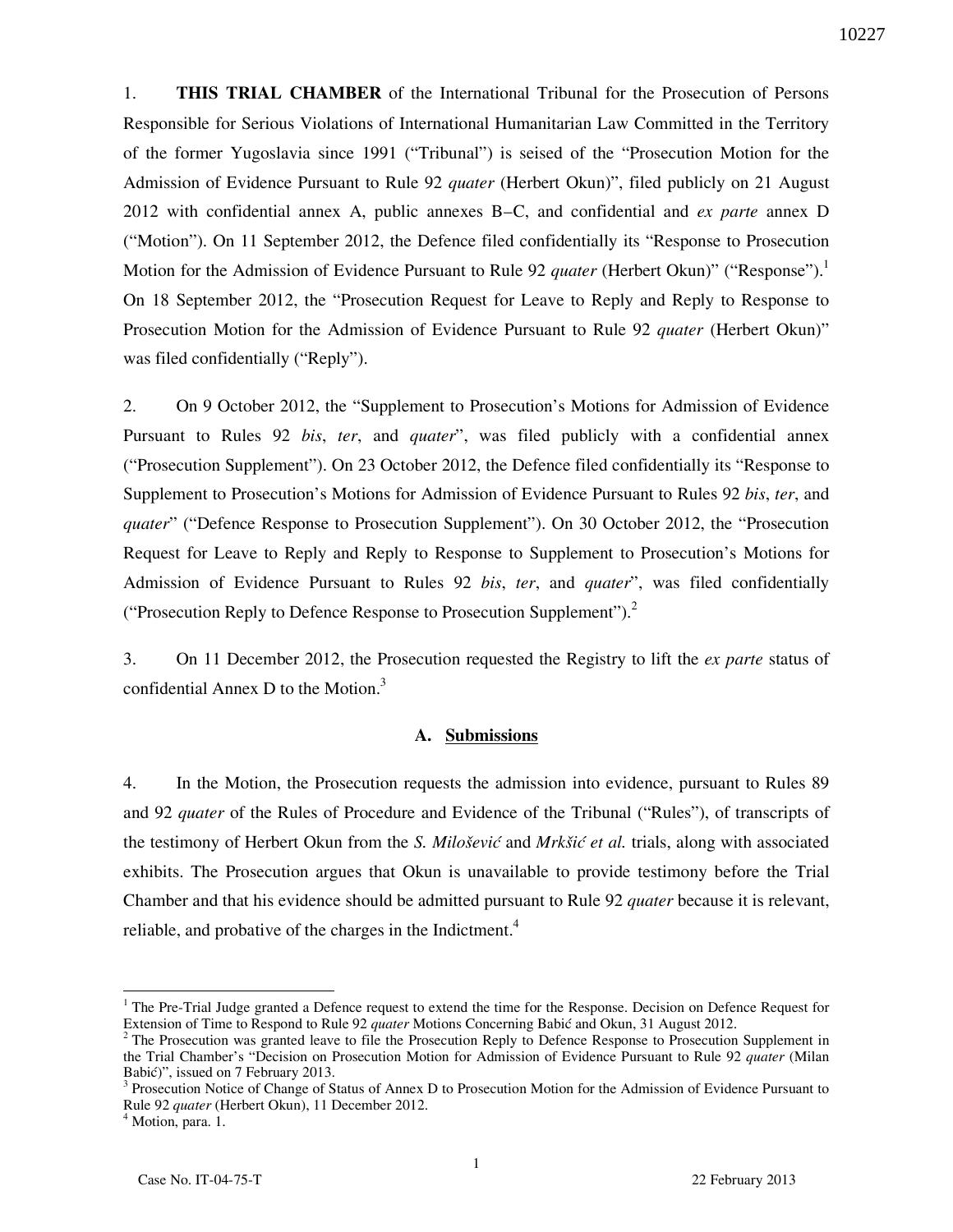5. The Defence objects to portions of Ambassador Okun's testimony and related documents that imply that Hadžić exercised control over various forces in Croatia during the Indictment period. According to the Defence, this proposed evidence, as well as other portions, is unreliable and has no probative value. The Defence also argues that the cross-examination in the prior proceedings does not remedy this deficiency in the proposed evidence.<sup>5</sup>

6. The Prosecution replies that the Defence mischaracterises the evidence of Ambassador Okun and conflates the standard for admission of evidence with the analysis of what weight the Trial Chamber should ultimately ascribe to evidence.<sup>6</sup>

## **B. Applicable Law**

7. Rule 92 *quater*, entitled "Unavailable Persons", reads as follows:

(A) The evidence of a person in the form of a written statement or transcript who has subsequently died, or who can no longer with reasonable diligence be traced, or who is by reason of bodily or mental condition unable to testify orally may be admitted, whether or not the written statement is in the form prescribed by Rule 92 *bis*, if the Trial Chamber:

- (i) is satisfied of the person's unavailability as set out above; and
- (ii) finds from the circumstances in which the statement was made and recorded that it is reliable.

(B) If the evidence goes to proof of acts and conduct of an accused as charged in the indictment, this may be a factor against the admission of such evidence, or that part of it.

It follows from a plain reading of these provisions that evidence pertaining to the acts and conduct of an accused can be admitted under Rule 92 *quater* and that a witness's evidence need not be admitted in its entirety, it being for the Trial Chamber to decide which parts, if any, should be excluded. Evidence going to the acts and conduct of the accused is evidence that concerns the deeds and behaviour of that accused, rather than of anyone else for whose actions he is alleged to be responsible.<sup>7</sup>

8. In assessing the reliability of the proposed evidence, a Trial Chamber can look at the circumstances in which it was obtained and recorded, such as whether a written statement was

<sup>5</sup> Response, paras 1-2.

<sup>6</sup> Reply, paras 1-2.

<sup>&</sup>lt;sup>7</sup> Prosecutor v. Karadžić, Case No. IT-95-5/18-T, Decision on Prosecution Motion for Admission of Testimony of Witness KDZ198 and Associated Exhibits Pursuant to Rule 92 *quater*, 20 August 2009 ("*Karadžić* Decision"), para. 4; *Prosecutor v. S. Milošević*, Case No. IT-02-54-T, Decision on Prosecution's Request to Have Written Statements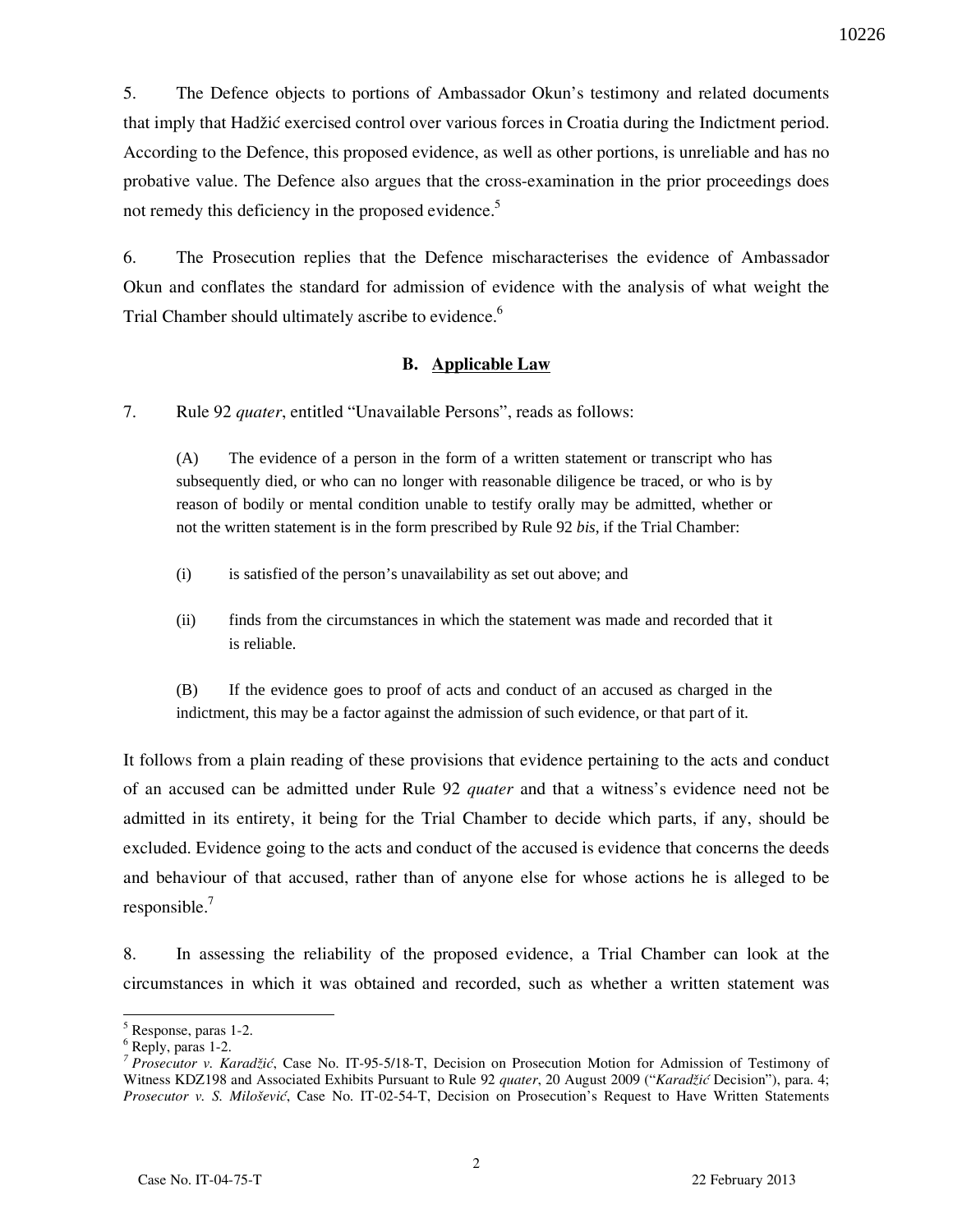given under oath; whether it was signed by the witness with an acknowledgement of the truth of its contents; whether it was given with the assistance of a Registry approved interpreter; and whether it has been subject to cross-examination. In addition, other factors, such as whether the evidence relates to events about which there is other evidence, or whether there is an absence of manifest or obvious inconsistencies in the evidence, may be considered.<sup>8</sup> If one or more of these indicia of reliability is absent, the evidence can still be admitted, and the Trial Chamber will take this into consideration in determining the appropriate weight to be given to it in its overall consideration of all the evidence in the case. $9$ 

9. In addition, the Trial Chamber must ensure that the general requirements for the admissibility of evidence set out in Rule 89 are met, namely that the proffered evidence is relevant and has probative value and that the probative value is not substantially outweighed by the need to ensure a fair trial. $^{10}$ 

10. When the testimony of an unavailable person is admitted under Rule 92 *quater*, exhibits which accompany that evidence can also be admitted. Such exhibits should form an "inseparable" and indispensable part" of the testimony, meaning that they should not merely have been mentioned during the course of that testimony, but rather have been used and explained by the witness.<sup>11</sup> It follows that such exhibits should also satisfy the requirements of relevance and probative value contained in Rule 89 and that their probative value must not be substantially outweighed by the need to ensure a fair trial.

 $\overline{a}$ Admitted Under Rule 92 *bis*, 21 March 2002, para. 22; *Prosecutor v. Galić*, Case No. IT-98-29-AR73.2, Decision on Interlocutory Appeal Concerning Rule 92 *bis* (C), 7 June 2002, para. 9.

<sup>8</sup> *Karadžić* Decision, para. 5; *Prosecutor v. Popović et al.*, Case No. IT-05-88-AR73.4, Decision on Beara's and Nikolić's Interlocutory Appeals Against Trial Chamber's Decision of 21 April 2008 Admitting 92 *quater* Evidence (confidential), 18 August 2008, para. 30. *See also Prosecutor v. Popović et al.,* Case No. IT-05-88-T, Redacted Version of "Decision on Motion on Behalf of Drago Nikolić Seeking Admission of Evidence pursuant to Rule 92 *quater*" filed confidentially on 18 December 2008, 19 February 2009, para. 32.

<sup>9</sup> *Karadžić* Decision, para. 5; *Prosecutor v. Popović et al.,* Case No. IT-05-88-AR73.4, Decision on the Prosecution Motion for Admission of Evidence Pursuant to Rule 92 *quater*, 21 April 2008, paras 28-32. *See also Prosecutor v. Popović et al.,* Case No. IT-05-88-T, Decision on Gvero's Motion for the Admission of Evidence Pursuant to Rule 92 *quater*, 3 February 2009, para. 24.

<sup>10</sup> *Karadžić* Decision, para. 6. *See Prosecutor v. R. Delić*, Case No. IT-04-83-PT, Decision on Prosecution Motion for Admission of Evidence Pursuant to Rule 92 *quater* (confidential), 9 July 2007, p. 4.

<sup>11</sup> *Karadžić* Decision, para. 7; *Prosecutor v. Popović et al.,* Case No. IT-05-88-AR73.4, Decision on the Prosecution Motion for Admission of Evidence pursuant to Rule 92 *quater*, 21 April 2008, para. 65.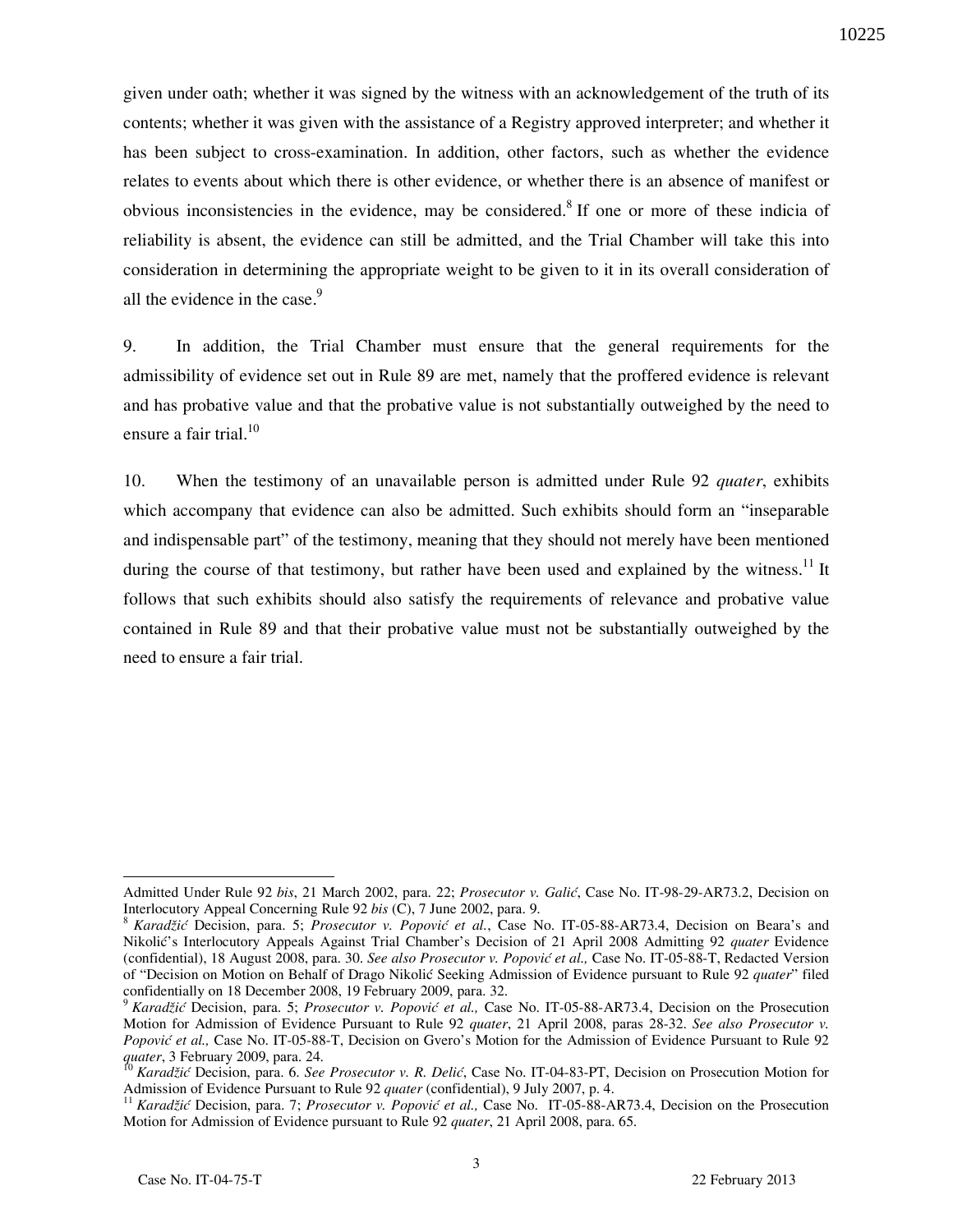### **C. Discussion**

#### 1. Unavailability of Ambassador Okun

11. The Prosecution has adequately demonstrated that Ambassador Okun has passed away and is therefore unavailable, within the meaning of Rule 92 *quater*, to appear before the Trial Chamber to give evidence. $^{12}$ 

#### 2. Reliability and relevance of tendered evidence

12. Ambassador Okun gave evidence before the Tribunal under oath in two trials and his testimony was transcribed and became part of the official records of those proceedings. He was subjected to cross-examination by accused with substantially similar interests as Hadžić. The Trial Chamber therefore finds that, based on the circumstances in which the evidence was given, the transcripts and their associated exhibits have a sufficient degree of reliability.

13. The proposed evidence of Ambassador Okun contains information about (a) his interactions with members of the alleged joint criminal enterprise ("JCE"), including Slobodan Milošević, Blagoje Adžić, and Veljko Kadijević; (b) the alleged organisation and presence of military and paramilitary units in the RSK; (c) the situation in Vukovar around 19 November 1991; (d) the Vance Plan and alleged breaches of demilitarisation requirements thereunder; (e) alleged attacks on United Nations Protected Areas; and (f) the alleged disproportionality of violence and destruction committed by Serb Forces in the RSK.

## 3. Specific objections to tendered evidence

#### (a) Acts and conduct of Hadžić

14. The Prosecution states that, although the proposed evidence refers to the acts and conduct of Hadžić and his control over Serb paramilitary forces in Croatia, it should nevertheless be admitted because it possesses strong indicia of reliability.<sup>13</sup> The Defence responds that the prejudicial effect of Ambassador Okun's testimony concerning Hadžić's alleged control of armed forces substantially outweighs its probative value.<sup>14</sup> Specifically, the Defence argues that Okun's interactions with Milošević on this issue reveal that Milošević was not being candid with Okun and late US Secretary of State Cyrus Vance about the facts on the ground.<sup>15</sup> The Prosecution replies that the Defence's assertion that Milošević was the only source of Okun's knowledge about this issue is incorrect and

 $\overline{a}$  $12$  Motion, para. 3, Annex C.

 $13$  Motion, para. 13.

<sup>&</sup>lt;sup>14</sup> Response, paras 5-10.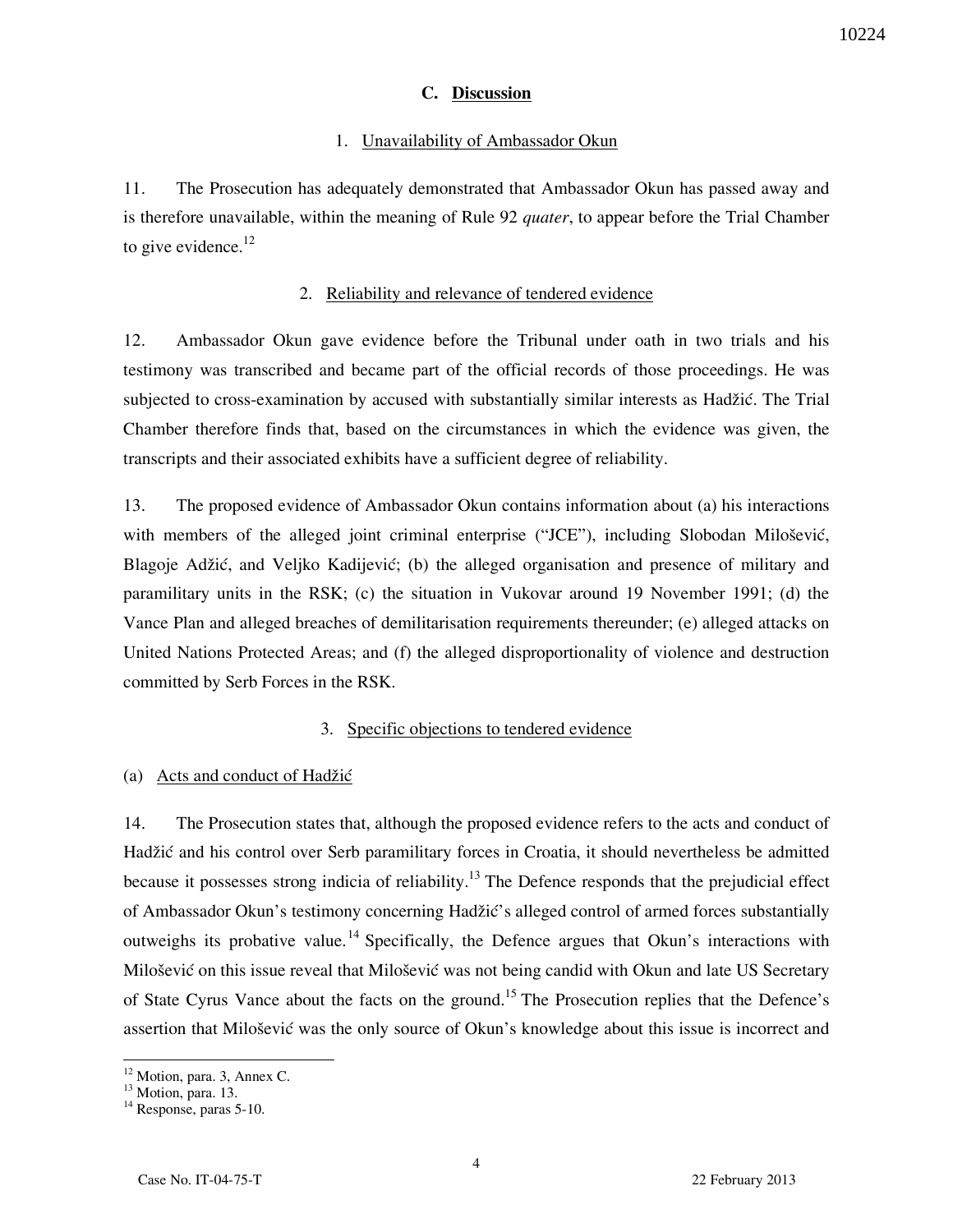that Okun specifically noted that Hadžić and Babić's control over these forces was widely understood throughout Croatia and Serbia. The Prosecution also points out that Milošević's statements to Okun and Vance were reliable because they were statements against his self-interest because Milošević was admitting that Hadžić was under his control and thereby acknowledging that he was connected with the activities of paramilitary and military forces under Hadžić's control.<sup>16</sup>

15. The Trial Chamber finds that, as agreed by the parties, the above portions of Okun's evidence relate to the acts and conduct of Hadžić. In this regard, the Trial Chamber recalls its finding that the proposed evidence exhibits a high degree of reliability. The Trial Chamber also notes the submission of the Prosecution that the evidence will be corroborated by the evidence of GH-115, Milan Babić, GH-027, and documentary evidence.<sup>17</sup> The Trial Chamber finds that the challenged portions of Ambassador Okun's testimony are relevant and possesses probative value. The Defence's objections largely go to the weight that the Trial Chamber should ascribe to the evidence. The Defence may raise these arguments in its final trial submissions. To the extent that the evidence goes to the acts and conduct of Hadžić, the Trial Chamber finds that the probative value is not substantially outweighed by the need to ensure a fair trial and will be particularly careful when assessing this evidence in its final deliberations. The Trial Chamber will have in mind the absence of the Defence's opportunity to cross-examine Ambassador Okun in the present proceedings when evaluating this evidence and deciding what weight to attribute to it. In particular, the Trial Chamber will not rely on the evidence to any decisive extent unless it is corroborated by other evidence.

#### (b) Events in Bosnia and Herzegovina

16. The Defence requests the Trial Chamber to exclude certain portions of Ambassador Okun's testimony that relate to events in Bosnia and Herzegovina because they have no relevance to the present proceedings or lack sufficient probative value.<sup>18</sup> The Prosecution reiterates that it is tendering evidence relating to Bosnia that is connected with the events in Croatia that are relevant to the Indictment.<sup>19</sup> The Trial Chamber considers this evidence to be relevant and is satisfied that it is not so pivotal to the Prosecution case that it would be unfair to admit the evidence in written form.

<sup>&</sup>lt;sup>15</sup> Response, para. 6.

<sup>&</sup>lt;sup>16</sup> Reply, paras 3-5. The Defence also argues that Ambassador Okun's testimony about Slobodan Milošević's control over Hadžić is ambiguous and has insufficient probative value relative to its potential prejudicial effect. Response, paras 11-13. The Prosecution replies that Okun was extensively cross-examined on this topic, consistently stating that Milošević controlled Hadžić. Reply, para. 6.

 $17$  Motion, confidential Annex D, pp. 6-7.

<sup>&</sup>lt;sup>18</sup> Response, paras 14-15.

<sup>&</sup>lt;sup>19</sup> Reply, para. 7.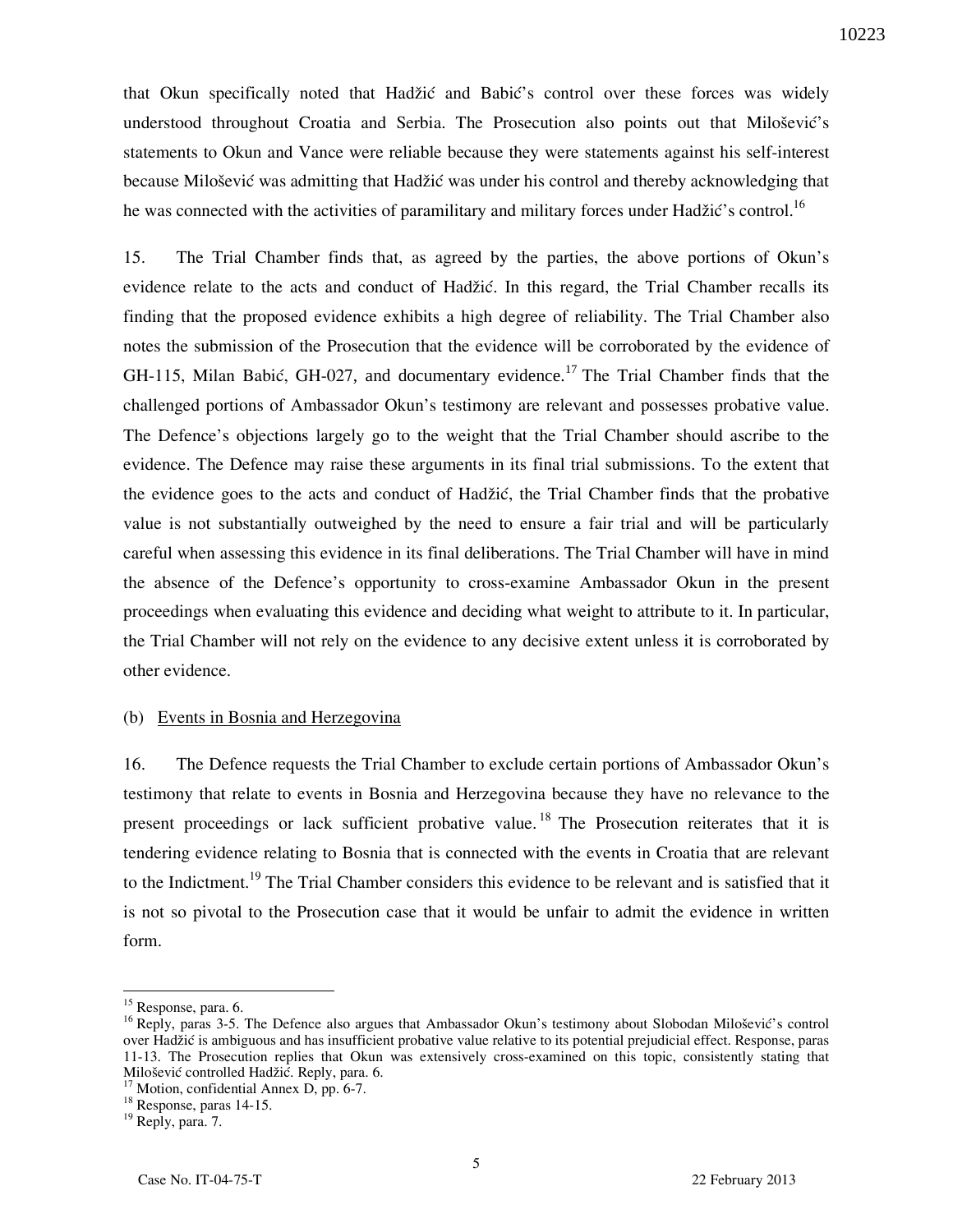## (c) April 1993 meeting in Geneva

17. The Defence objects to Ambassador Okun's "passing references" to a meeting in Geneva in April 1993 because Okun provided insufficient context or explanation of the content and reasons for the meeting. In the view of the Defence, this portion of the proposed evidence lacks the requisite probative value in the absence of the opportunity to cross-examine the witness on it.<sup>20</sup> The Trial Chamber considers that the absence of cross-examination goes to the weight to be attributed to the evidence and will bear this in mind when assessing the evidence.

## 4. Associated exhibits

 18. The Trial Chamber finds that the associated exhibits form an integral and inseparable part of the tendered transcripts and therefore will allow their admission into evidence.

## (a) Rule 65 *ter* number 04801

19. In the Prosecution Supplement, the Prosecution provides the associated exhibit with Rule 65 *ter* number 04801. This proposed exhibit is a video of news footage from Serbian and Croatian television stations regarding Vukovar in 1991; the Prosecution indicates that it tenders a clip from the video showing a meeting between Cyrus Vance and Veselin Šljivančanin.<sup>21</sup> The Defence opposes the admission of this proposed exhibit because it is a forty-minute video, of which Okun only identifies a five-minute excerpt.<sup>22</sup> The Prosecution replies that the Prosecution only seeks to have admitted the five-minute portion of the video, rather than the entire video.<sup>23</sup> The Trial Chamber considers the five-minute portion of the video, Rule  $65$  *ter* number 04801.2,<sup>24</sup> to be relevant to events charged in the Indictment and will therefore admit it into evidence.

### (b) Duplicates

20. The Trial Chamber notes that Rule 65 *ter* number 05065 does not exist in eCourt because it is a duplicate of 03239. The Trial Chamber notes that Rule 65 *ter* number 05091 does not exist in eCourt because it is a duplicate of 03240. The Trial Chamber notes that Rule 65 *ter* number 05124 does not exist in eCourt because it is a duplicate of 03241. The Trial Chamber notes that Rule 65 *ter* number 05130 does not exist in eCourt because it is a duplicate of 03242. The Trial Chamber will admit Rule 65 *ter* numbers 03239, 03240, 03241, and 03242 into evidence.

<sup>&</sup>lt;sup>20</sup> Response, para. 16.

 $21$  Prosecution Supplement, para. 4; Motion, Annex B, p. 3.

<sup>&</sup>lt;sup>22</sup> Defence Response to Prosecution Supplement, paras 1-2.

 $^{23}$  Prosecution Reply to Defence Response to Prosecution Supplement, paras 1-2.

<sup>&</sup>lt;sup>24</sup> Email from Prosecution to the Trial Chamber and the Defence, 12 December 2012.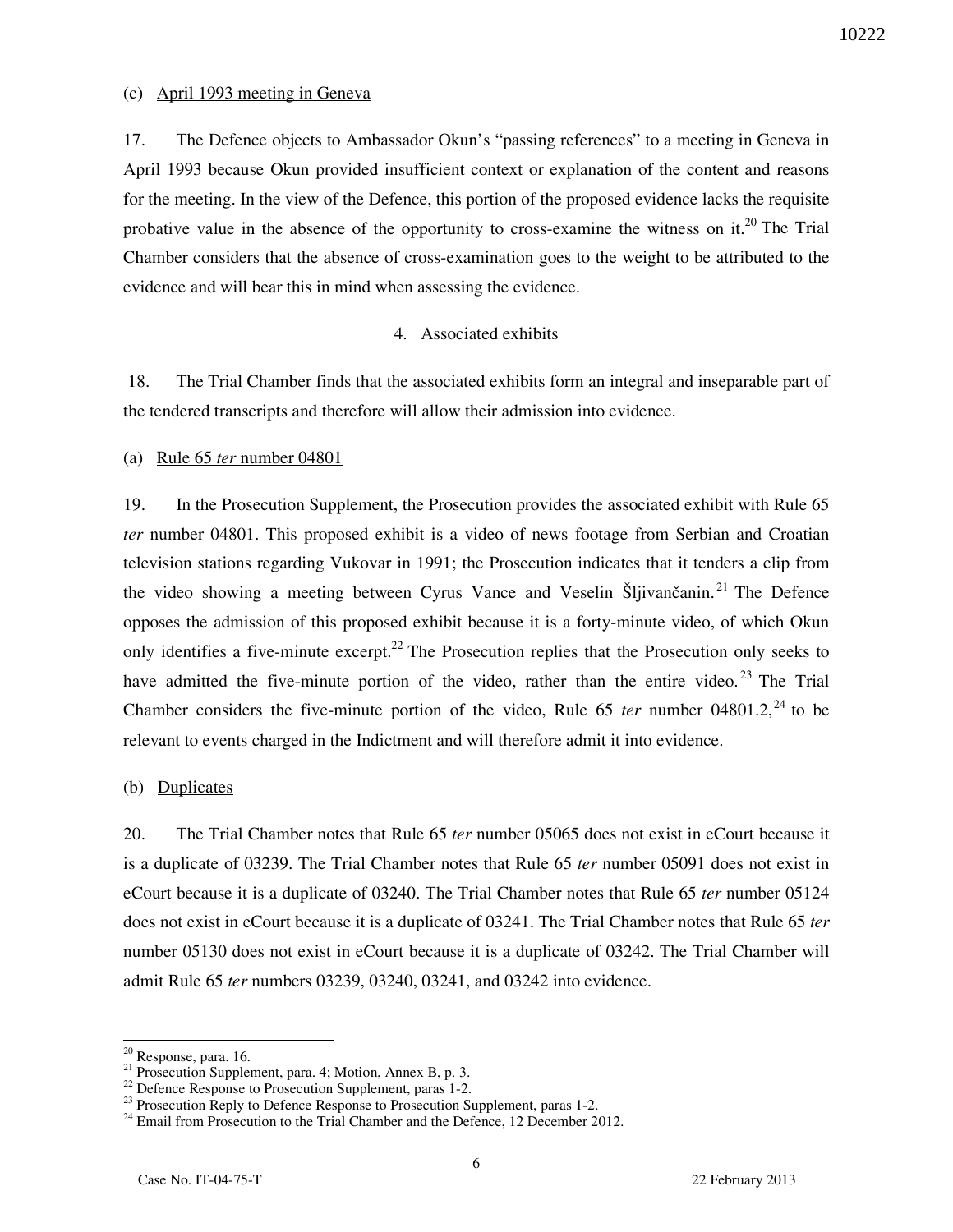## 5. Additional cross-examination

21. On 14 January 2013, the Trial Chamber noted that the Prosecution did not tender the complete transcript of the testimony of Ambassador Okun from the *Mrkšić et al.* trial. Specifically, Okun's cross-examination by Defence counsel for Radić and Šljivančanin—transcript pages 1817 to 1937—were not included in the Motion. In an email to the parties, the Trial Chamber expressed the view that it was appropriate for the Prosecution to tender the complete transcript of Okun's testimony and accordingly requested the Prosecution to upload and release in eCourt the remainder of the transcript pages comprising Okun's testimony from the *Mrkšić et al.* trial.<sup>25</sup>

22. On 16 January 2013, the Prosecution uploaded the relevant transcripts to eCourt with Rule 65 *ter* numbers 04547 and 04549. <sup>26</sup> The Defence did not object to the admission of these documents.<sup>27</sup>

23. The Trial Chamber finds that it is appropriate to admit the complete cross-examination of Ambassador Okun from the *Mrkšić et al.* trial and so will admit Rule 65 *ter* numbers 04547 and 04549.

## **D. Disposition**

- 24. Accordingly, the Trial Chamber, pursuant to Rules 54, 89, 92 *quater*, and 126 *bis*, hereby
	- (a) **GRANTS** the Prosecution leave to file the Reply;
	- (b) **GRANTS** the Defence leave to file the Reply of 8 February;
	- (c) **ORDERS** that the transcripts of Ambassador Herbert Okun with the following Rule 65 *ter* numbers shall be admitted into evidence: 04540, 04541, 04542, 04547, 04548, 04549;

 $\overline{a}$ 

10221

 $25$  Email from Trial Chamber to Parties, 14 January 2013.

<sup>&</sup>lt;sup>26</sup> Email from Prosecution to Trial Chamber and Defence, 16 January 2013.

<sup>27</sup> Submission Concerning Supplemental Material Proposed for Admission Pursuant to Rule 92 *quater* (Herbert Okun), 30 January 2013 ("Defence Submission of 30 January"), para. 1. In this submission, the Defence also corrects mistakes to its Response and challenges the admission of portions of Okun's transcript from the *Mrkšić et al.* trial comprising Rule 65 *ter* number 04548. Defence Submission of 30 January, paras 2-4. The Prosecution responds that admission of the entire transcript of Okun is appropriate. Prosecution Response to Defence Submission Concerning Supplemental Material Proposed for Admission Pursuant to Rule 92 *quater* (Herbert Okun), 1 February 2013, paras 1-3. The Defence replies by reiterating its objection to the admission of Rule 65 *ter* number 04548. Reply to Prosecution Response to Defence Submission Concerning Supplemental Material Proposed for Admission Pursuant to Rule 92 *quater* (Herbert Okun), 8 February 2013 ("Reply of 8 February"). The Trial Chamber has already set forth its view that it is generally preferable for entire transcripts to be tendered, rather than portions thereof. Email from Legal Officer to Parties, 14 January 2013; Email from Legal Officer to Parties, 18 June 2012.